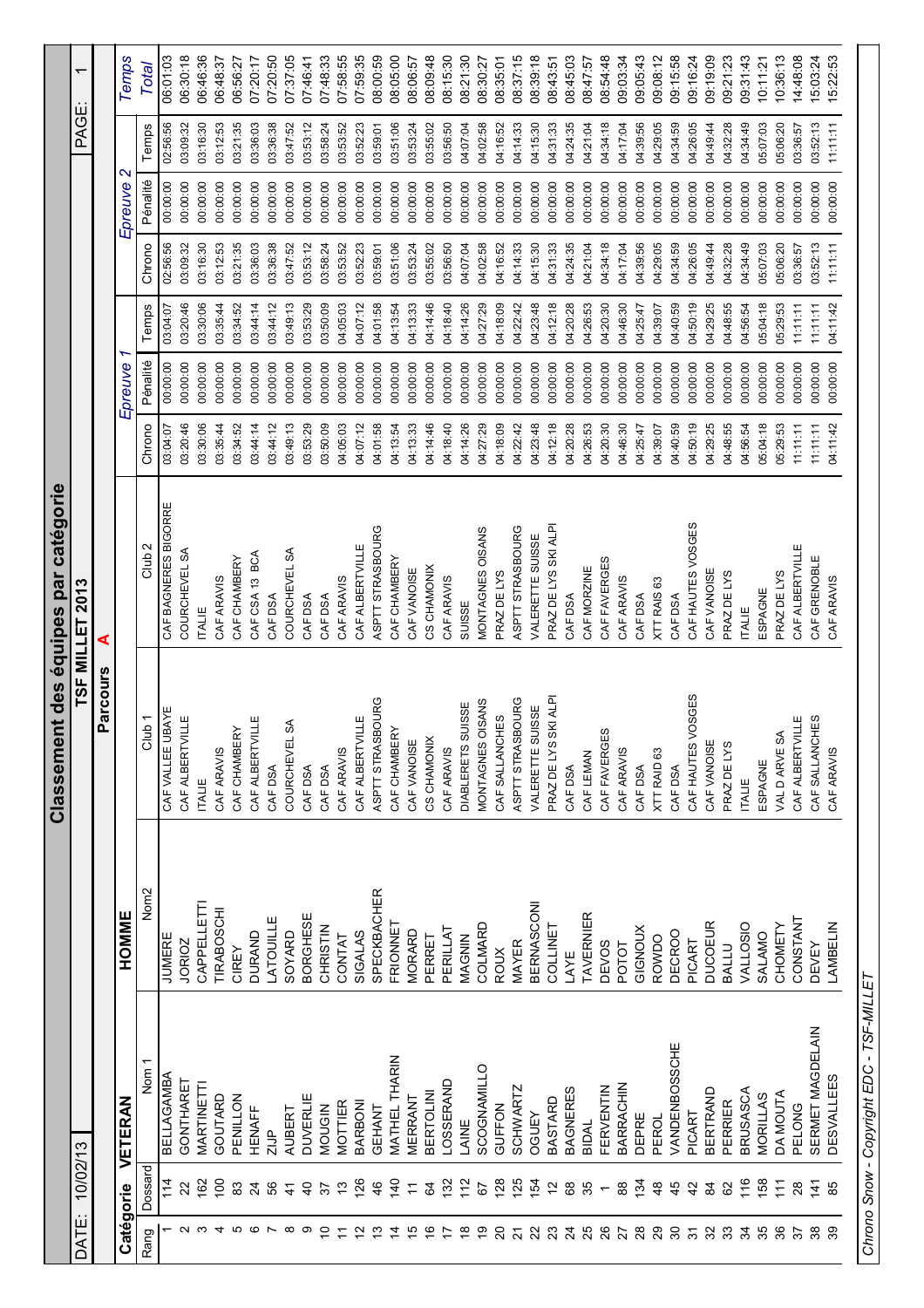| DATE:                   | 10/02/13       |                                          |                      |                                 | TSF MILLET 2013        |          |          |          |          |                              | PAGE:    | $\mathbf{\Omega}$ |
|-------------------------|----------------|------------------------------------------|----------------------|---------------------------------|------------------------|----------|----------|----------|----------|------------------------------|----------|-------------------|
| $\overline{0}$          | 92             | <b>LOCATELLI</b>                         | ACS                  | CAF VANOISE                     | CAF VANOISE            | 04:26:44 | 00:00:00 | 04:26:44 | 11:11:11 | 00:00:00                     | 11:11:11 | 15:37:55          |
| $\frac{4}{3}$           | 33             | <b>MOLLARET</b>                          | THEVENOUD            | SALOMON                         | SALOMON                | 04:29:23 | 00:00:00 | 04:29:23 | 11:11:11 | 00:00:00                     | 11:11:11 | 15:40:34          |
| 42                      | 129            | <b>BARRANCOS</b>                         | CAIXACH              | ESPAGNE                         | ESPAGNE                | 04:55:38 | 00:00:00 | 04:55:38 | 11:11:11 | 00:00:00                     | 11:11:11 | 16:06:49          |
| $\frac{4}{3}$           | 57             | <b>FALTIN</b>                            | LUBRANO DI SCAMPAMOR | SUISSE                          | SUISSE                 | 11:11:11 | 00:00:00 | 11:11:11 | 11:11:11 | 00:00:00                     | 11:11:11 | 22:22:22          |
| $\frac{4}{4}$           | 146            | TECQMENNE                                | <b>LJCI</b>          | <b>BELGIQUE</b>                 | <b>LUXEMBOURG</b>      | 11:11:11 | 00:00:00 | 11:11:11 | 11:11:11 | 00:00:00                     | 11:11:11 | 22:22:22          |
| 45                      | 148            | VULLIEZ                                  | REY                  | CAF MORZINE                     | CAF MORZINE            | 11:11:11 | 00:00:00 | 11:11:11 | 11:11:11 | 00:00:00                     | 11:11:11 | 22:22:22          |
| $\frac{4}{6}$           | 142            | DAVID                                    | <b>ORLANDO</b>       | CAF ANNECY                      | CAF ANNECY             | 11:11:11 | 00:00:00 | 11:11:11 | 11:11:11 | 00:00:00                     | 11:11:11 | 22:22:22          |
|                         |                |                                          |                      |                                 |                        |          |          |          |          |                              |          |                   |
| Catégorie               |                | <b>VETERAN</b>                           | FEMME                |                                 |                        |          | Epreuve  |          |          | $\mathbf{\alpha}$<br>Epreuve |          | Temps             |
| Rang                    | Dossard        | Nom <sup>1</sup>                         | Nom <sub>2</sub>     | Club <sub>1</sub>               | Club :                 | Chrono   | Pénalité | Temps    | Chrono   | Pénalité                     | Temps    | <b>Total</b>      |
|                         | 26             | <b>CIFERMAN</b>                          | LAUGA                | CAF ALBERTVILLE EXCELL          | CAF MAURIENNE EXCELL   | 04:23:14 | 00:00:00 | 04:23:14 | 04:06:13 | 00:00:00                     | 04:06:13 | 08:29:27          |
| Catégorie               |                | SENIOR                                   | HOMME                |                                 |                        |          | Epreuve  |          |          | $\mathbf \alpha$<br>Epreuve  |          | Temps             |
| Rang                    | Dossard        | Nom <sub>1</sub>                         | Nom <sub>2</sub>     | Club <sub>1</sub>               | Club 2                 | Chrono   | Pénalité | Temps    | Chrono   | Pénalité                     | Temps    | <b>Total</b>      |
|                         | 164            | <b>PICCOT</b>                            | REMY                 | CAF LEMAN                       | SUISSE                 | 02:55:43 | 00:00:00 | 02:55:43 | 02:45:51 | 00:00:00                     | 02:45:51 | 05:41:34          |
|                         | 57             | DUC-GONINAZ                              | DUNAND PALLAZ        | CMSAB                           | <b>CMSAB</b>           | 03:01:04 | 00:00:00 | 03:01:04 | 02:49:34 | 00:00:00                     | 02:49:34 | 05:50:38          |
|                         | 105            | MEYNET                                   | FLEURY               | CAF LEMAN                       | CS CHAMONIX            | 03:03:27 | 00:00:00 | 03:03:27 | 02:57:02 | 00:00:00                     | 02:57:02 | 06:00:29          |
|                         | 38             | PATOUX                                   | TAMANINI             | CAF MORZINE                     | CAF LEMAN              | 03:07:09 | 00:00:00 | 03:07:09 | 03:01:10 | 00:00:00                     | 03:01:10 | 06:08:19          |
|                         | 80             | GIGNOUX                                  | BAUD                 | CAF CHAMBERY EXCELL             | CAF MORZINE EXCELL     | 03:08:25 | 00:00:00 | 03:08:25 | 02:59:58 | 00:00:00                     | 02:59:58 | 06:08:23          |
|                         | 163            | <b>BOMBARDO</b>                          | ANRIGO               | LIORAN SA                       | PYRENNEES SA           | 03:10:36 | 00:00:00 | 03:10:36 | 02:58:19 | 00:00:00                     | 02:58:19 | 06:08:55          |
|                         | 13             | CHAIX                                    | POMMERET             | <b>E EXCELL</b><br>CAF MAURIENN | CAF MAURIENNE          | 03:04:12 | 00:00:00 | 03:04:12 | 03:05:09 | 00:00:00                     | 03:05:09 | 06:09:21          |
|                         | $\tilde{c}$    | DALBAN MOREYNAS                          | <b>BONNEL</b>        | CAF EXCELLENCE                  | CAF EXCELLENCE         | 03:18:16 | 00:00:00 | 03:18:16 | 02:51:09 | 00:00:00                     | 02:51:09 | 06:09:25          |
|                         | 79             | MONTAGNY                                 | MOALIC               | CAF CHAMBERY                    | CAF DSA                | 03:12:59 | 00:00:00 | 03:12:59 | 02:59:24 | 00:00:00                     | 02:59:24 | 06:12:23          |
| ₽                       | 89             | <b>ROUSSET</b>                           | ENGRAND              | CS CHAMONIX                     | CS CHAMONIX            | 03:10:41 | 00:00:00 | 03:10:41 | 03:03:21 | 00:00:00                     | 03:03:21 | 06:14:02          |
| Ξ                       | 156            | <b>THABUIS</b>                           | SERT                 | CMSAB                           | <b>CMSAB</b>           | 03:14:42 | 00:00:00 | 03:14:42 | 03:06:08 | 00:00:00                     | 03:06:08 | 06:20:50          |
| 5                       | $\frac{4}{4}$  | VITTOZ                                   | <b>BORDET</b>        | CAF LEMAN                       | CAF LEMAN              | 03:14:47 | 00:01:00 | 03:15:47 | 03:07:04 | 00:00:00                     | 03:07:04 | 06:22:51          |
| ဗု                      | 77             | GROSSRIEDER                              | GOLAY                | CROSSROAD CYCLES                | CROSSROAD CYCLES       | 03:14:39 | 00:00:00 | 03:14:39 | 03:12:59 | 00:00:00                     | 03:12:59 | 06:27:38          |
| $\tilde{4}$             | 66             | <b>REY</b>                               | COMBET               | CAF LEMAN                       | CAF LEMAN              | 03:20:57 | 00:00:00 | 03:20:57 | 03:08:39 | 00:00:00                     | 03:08:39 | 06:29:36          |
| 5                       | 150            | FREIXINET                                | <b>RODRIGUEZ</b>     | ESPAGNE                         | ESPAGNE                | 03:23:31 | 00:00:00 | 03:23:31 | 03:08:57 | 00:00:00                     | 03:08:57 | 06:32:28          |
| $\frac{6}{5}$           | $\overline{2}$ | PREMAT                                   | PREMAT               | CAF MORZINE EXCELL              | CAF MORZINE EXCELLENCE | 03:22:40 | 00:00:00 | 03:22:40 | 03:11:22 | 00:00:00                     | 03:11:22 | 06:34:02          |
| $\overline{1}$          | 159            | VENDRELL                                 | LEON                 | ESPAGNE                         | ESPAGNE                | 03:19:20 | 00:00:00 | 03:19:20 | 03:15:00 | 00:00:00                     | 03:15:00 | 06:34:20          |
| ᢟ                       | $\overline{C}$ | CLAUDEPIERRE                             | LEHMES               | CAF MOUTIERS                    | CAF ALBERTVILLE        | 03:17:38 | 00:00:00 | 03:17:38 | 03:18:13 | 00:00:00                     | 03:18:13 | 06:35:51          |
| စ္                      | 75             | LEGER                                    | <b>BROTTET</b>       | TEAM ISERE MONTAGNE             | TEAN ISERE MONTAGNE    | 03:18:14 | 00:00:00 | 03:18:14 | 03:17:48 | 00:00:00                     | 03:17:48 | 06:36:02          |
| $\overline{c}$          | 23             | ZI                                       | LE PROVOST           | CAF DSA                         | TEAM ISERE MONTAGNE    | 03:24:44 | 00:00:00 | 03:24:44 | 03:13:18 | 00:00:00                     | 03:13:18 | 06:38:02          |
| $\overline{\mathbf{z}}$ | $\overline{5}$ | LEVASSEUR                                | JACCOUD              | CAF ANNECY                      | CAF ARAVIS             | 03:30:30 | 00:00:00 | 03:30:30 | 03:07:40 | 00:00:00                     | 03:07:40 | 06:38:10          |
| 22                      | $\pmb{\circ}$  | <b>DUCRET</b>                            | SACHE                | CAF LEMAN                       | CAF LEMAN              | 03:28:15 | 00:00:00 | 03:28:15 | 03:14:05 | 00:00:00                     | 03:14:05 | 06:42:20          |
| 23                      | 89             | DI TUCCI                                 | GRENAT               | CAF LEMAN                       | CAF LEMAN              | 03:23:07 | 00:00:00 | 03:23:07 | 03:19:20 | 00:00:00                     | 03:19:20 | 06:42:27          |
| $\overline{24}$         | 108            | CHACORNAC                                | CERAN                | CAF CSA 13 BCA                  | CAF CSA 13 BCA         | 03:34:34 | 00:00:00 | 03:34:34 | 03:08:20 | 00:00:00                     | 03:08:20 | 06:42:54          |
| 25                      | 76             | NOVERO                                   | <b>HIVERT</b>        | CAF MAURIENNE                   | <b>SNGM</b>            | 03:26:50 | 00:00:00 | 03:26:50 | 03:17:38 | 00:00:00                     | 03:17:38 | 06:44:28          |
| 26                      | $\frac{6}{5}$  | <b>BOISIER</b>                           | <b>DARIOLI</b>       | CAF CLUSES                      | <b>ITALIE</b>          | 03:24:48 | 00:00:00 | 03:24:48 | 03:20:12 | 00:00:00                     | 03:20:12 | 06:45:00          |
| 27                      | 145            | ROUQUAIROL                               | <b>ROCHE</b>         | CAF DSA                         | CAF DSA                | 03:25:52 | 00:00:00 | 03:25:52 | 03:19:45 | 00:00:00                     | 03:19:45 | 06:45:37          |
| 28                      | S <sub>2</sub> | ESTUBIER                                 | GEROME               | CS CHAMONIX                     | CS CHAMONIX            | 03:18:35 | 00:00:00 | 03:18:35 | 03:27:12 | 00:00:00                     | 03:27:12 | 06:45:47          |
| 29                      |                | HOFFMANN                                 | LETELLIER            | CAF ALBERTVILLE                 | CAF ARAVIS             | 03:29:13 | 00:00:00 | 03:29:13 | 03:23:03 | 00:00:00                     | 03:23:03 | 06:52:16          |
| వి                      | 109            | BRUNET                                   | POCHAT               | ANNECY ESCALADE                 | CAF ANNECY             | 03:32:13 | 00:00:00 | 03:32:13 | 03:21:55 | 00:00:00                     | 03:21:55 | 06:54:08          |
|                         |                | Chrono Snow - Copyright EDC - TSF-MILLET |                      |                                 |                        |          |          |          |          |                              |          |                   |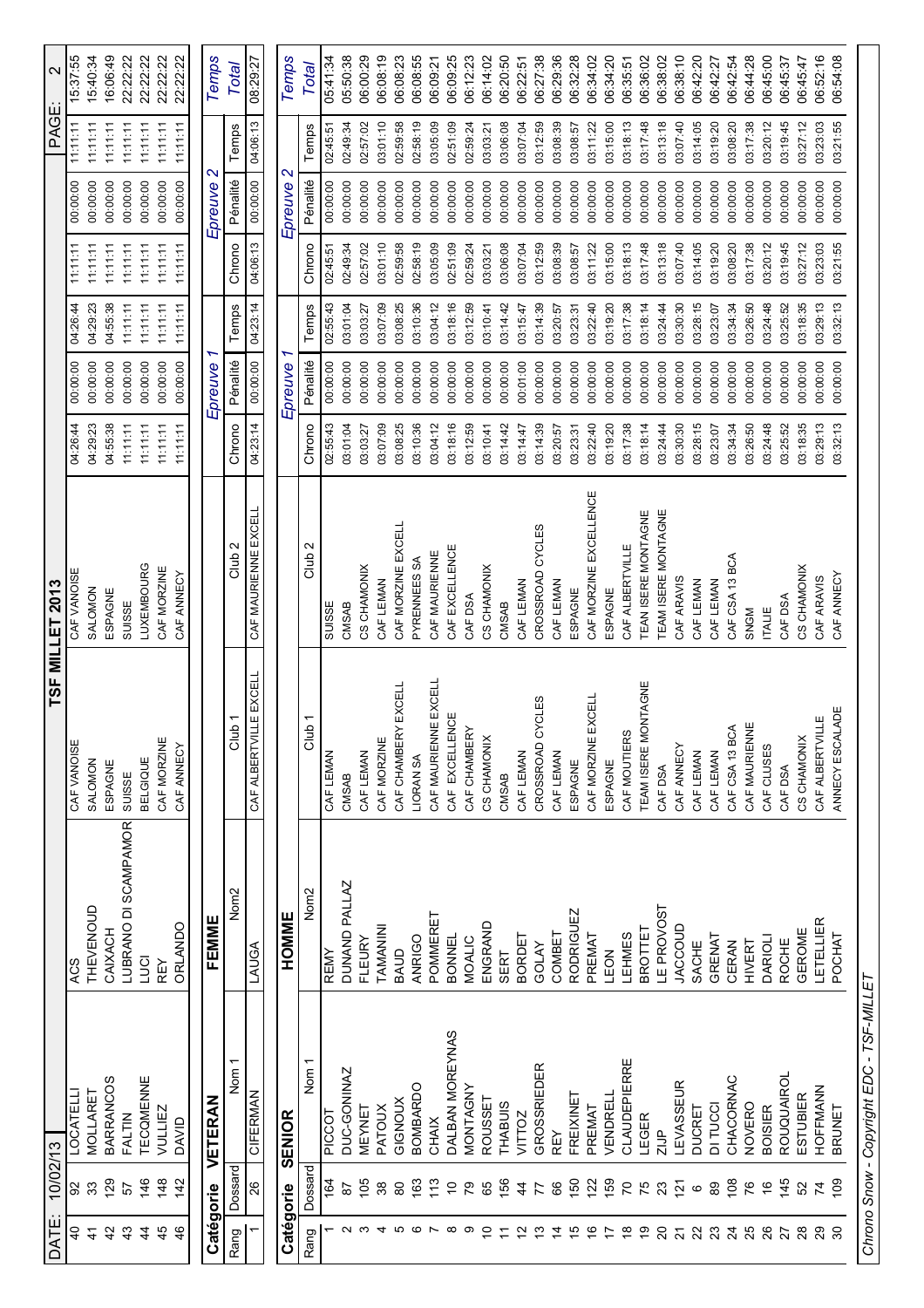| DATE:  | 10/02/13            |                                          |                       |                                  | TSF MILLET 2013          |          |          |          |          |          | PAGE:    | $\boldsymbol{\varsigma}$ |
|--------|---------------------|------------------------------------------|-----------------------|----------------------------------|--------------------------|----------|----------|----------|----------|----------|----------|--------------------------|
| 21     |                     | <b>NEYRON</b>                            | HAIRON                | CAF DSA                          | CAF DSA                  | 03:30:54 | 00:00:00 | 03:30:54 | 03:25:50 | 00:00:00 | 03:25:50 | 06:56:44                 |
| 32     | ω                   | <b>DERONZIER</b>                         | COLIN                 | PRAZ LYS SKI ALPI                | CAF ANNECY               | 03:31:50 | 00:00:00 | 03:31:50 | 03:29:22 | 00:00:00 | 03:29:22 | 07:01:12                 |
| 33     | $\overline{24}$     | FAURE                                    | GERARD                | CAF DSA                          | CMS ARECHES BEAUFORT     | 03:40:06 | 00:00:00 | 03:40:06 | 03:21:39 | 00:00:00 | 03:21:39 | 07:01:45                 |
| 34     | 39                  | <b>TOUSSAINT</b>                         | <b>POIROT</b>         | CAF LA BRESSAUDE                 | CAF LA BRESSAUDE         | 03:40:29 | 00:00:00 | 03:40:29 | 03:22:44 | 00:00:00 | 03:22:44 | 07:03:13                 |
| 35     | 27                  | LAROSE                                   | <b>BORDIN</b>         | CAF DSA                          | CAF DSA                  | 03:42:22 | 00:00:00 | 03:42:22 | 03:29:07 | 00:00:00 | 03:29:07 | 07:11:29                 |
| 36     | 21                  | ARNAUD                                   | <b>MARIN LAMELLET</b> | PRAZ MONTAGNE                    | PRAZ MONTAGNE            | 03:38:18 | 00:00:00 | 03:38:18 | 03:34:13 | 00:00:00 | 03:34:13 | 07:12:31                 |
| 57     | 55                  | <b>RIZZI</b>                             | <b>TOURNEBIZE</b>     | CAF ANNECY                       | CAF ANNECY               | 03:33:47 | 00:00:00 | 03:33:47 | 03:40:47 | 00:00:00 | 03:40:47 | 07:14:34                 |
|        | $\frac{9}{4}$       | <b>BOURG</b>                             | <b>PRUVOST</b>        | CAF LA ROCHE                     | CHAMONIX SA              | 03:54:35 | 00:00:00 | 03:54:35 | 03:22:02 | 00:00:00 | 03:22:02 | 07:16:37                 |
|        | $\frac{8}{18}$      | ABBATE                                   | <b>ROCHAIX</b>        | ES CORMET                        | CMSAB                    | 03:36:52 | 00:00:00 | 03:36:52 | 03:41:21 | 00:00:00 | 03:41:21 | 07:18:13                 |
|        | 78                  | MARCHAL                                  | <b>MOUGEL</b>         | CAF LA BRESSAUDE                 | CAF LA BRESSAUDE         | 03:42:00 | 00:00:00 | 03:42:00 | 03:37:54 | 00:00:00 | 03:37:54 | 07:19:54                 |
|        | 95                  | HERBIN                                   | SORREL                | ဖ<br>CAF FAVERGE                 | CAF FAVERGES             | 03:42:14 | 00:00:00 | 03:42:14 | 03:40:08 | 00:00:00 | 03:40:08 | 07:22:22                 |
|        | $\Omega$            | LALEVEE                                  | NINT                  | CAF 13 BCA                       | CAF 13 BCA               | 03:53:10 | 00:00:00 | 03:53:10 | 03:29:30 | 00:00:00 | 03:29:30 | 07:22:40                 |
|        | $\sim$              | <b>BALTASSAT</b>                         | DA MOUTA              | CAF CLUSES                       | CAF CLUSES               | 03:53:30 | 00:00:00 | 03:53:30 | 03:30:25 | 00:00:00 | 03:30:25 | 07:23:55                 |
|        | 60                  | <b>ROOS</b>                              | <b>NOLL</b>           | ASPTT STRASBOURG                 | CS CHAMONIX              | 03:43:48 | 00:00:00 | 03:43:48 | 03:41:49 | 00:00:00 | 03:41:49 | 07:25:37                 |
|        | 157                 | <b>PERRET</b>                            | <b>DOULAT</b>         | CAF SALLANCHES                   | CAF SALLANCHES           | 03:48:59 | 00:00:00 | 03:48:59 | 03:37:03 | 00:00:00 | 03:37:03 | 07:26:02                 |
|        | යි                  | BUFFET                                   | ARVIN-BEROD           | CAF CLUSES                       | PRAZ MONTAGNE            | 03:43:53 | 00:00:00 | 03:43:53 | 03:42:54 | 00:00:00 | 03:42:54 | 07:26:47                 |
|        | $_{\rm 98}^{\rm 8}$ | pnc                                      | <b>MERCIER</b>        | CAF ALBERTVILLE                  | CAF ALBERTVILLE          | 03:43:32 | 00:00:00 | 03:43:32 | 03:44:09 | 00:00:00 | 03:44:09 | 07:27:41                 |
|        | 72                  | JION                                     | PRYSIANIOK            | BELLES GRIMPES BELLEDONN         | BELLES GRIMPES BELLEDONN | 03:43:20 | 00:00:00 | 03:43:20 | 03:44:59 | 00:00:00 | 03:44:59 | 07:28:19                 |
| q<br>4 | 58                  | BRUNET                                   | TEYCHENE              | CAF CLUSES                       | CAF CLUSES               | 03:55:59 | 00:00:00 | 03:55:59 | 03:32:35 | 00:00:00 | 03:32:35 | 07:28:34                 |
| ន      | 102                 | LEBEAU                                   | SEBE                  | CAF ARAVIS                       | ROC EVASION              | 03:46:40 | 00:00:00 | 03:46:40 | 03:46:33 | 00:00:00 | 03:46:33 | 07:33:13                 |
|        | 143                 | PORRET                                   | <b>BOUCHEX</b>        | PRAZ MONTAGNE                    | PRAZ MONTAGNE            | 03:43:18 | 00:00:00 | 03:43:18 | 03:50:10 | 00:00:00 | 03:50:10 | 07:33:28                 |
| S2     | 99                  | VALLIER                                  | COUSIN                | CAF DSA                          | CROLLES GRESIVAUDAN      | 03:36:00 | 00:00:00 | 03:36:00 | 03:58:29 | 00:00:00 | 03:58:29 | 07:34:29                 |
| က္က    | 168                 | PELLOUX                                  | ABOULIKAM             | CAF GAP                          | CMSAB                    | 03:58:03 | 00:00:00 | 03:58:03 | 03:39:02 | 00:00:00 | 03:39:02 | 07:37:05                 |
| 54     | 135                 | <b>ROBIN</b>                             | <b>DUPERIER</b>       | $\mathbb S$<br><b>COURCHEVEL</b> | CMSAB                    | 03:55:59 | 00:00:00 | 03:55:59 | 03:41:26 | 00:00:00 | 03:41:26 | 07:37:25                 |
| 55     | 4                   | THIBAULT                                 | <b>MULLIEZ</b>        | CAF ARAVIS                       | CAF ANNECY               | 03:47:50 | 00:00:00 | 03:47:50 | 03:49:57 | 00:00:00 | 03:49:57 | 07:37:47                 |
| 65     | 5                   | GIRODON                                  | ANTOINE               | CMS ARECHES BEAUFORT             | ESCALADE VOIRON ALPI     | 03:51:49 | 00:00:00 | 03:51:49 | 03:46:07 | 00:00:00 | 03:46:07 | 07:37:56                 |
| 57     | 106                 | <b>LOHR</b>                              | GIANNINA              | CAF ALBERTVILLE                  | CAF ALBERTVILLE          | 03:58:27 | 00:00:00 | 03:58:27 | 03:46:34 | 00:00:00 | 03:46:34 | 07:45:01                 |
| 89     |                     | <b>LUSSIANA</b>                          | <b>MUGNIER POLLET</b> | ATTITUDE MONTAGNE                | CAF ANNECY               | 04:01:02 | 00:00:00 | 04:01:02 | 03:45:48 | 00:00:00 | 03:45:48 | 07:46:50                 |
| 65     | 4                   | <b>RIGAUD</b>                            | LOUBET                | CAF CHAMBERY                     | CAF CHAMBERY             | 04:04:54 | 00:00:00 | 04:04:54 | 03:44:01 | 00:00:00 | 03:44:01 | 07:48:55                 |
| 8      | 96                  | <b>BARBIER</b>                           | <b>HUGOT</b>          | BELLES GRIMPES                   | BELLES GRIMPES           | 03:55:51 | 00:00:00 | 03:55:51 | 03:55:13 | 00:00:00 | 03:55:13 | 07:51:04                 |
| 6      | $\frac{4}{3}$       | GENDRE                                   | TURRILLOT             |                                  | CAF LEMAN                | 04:05:38 | 00:04:00 | 04:09:38 | 03:42:20 | 00:00:00 | 03:42:20 | 07:51:58                 |
| 8      | 24                  | FERRAND                                  | <b>MONNET</b>         | CAF DSA                          | CAF DSA                  | 03:59:00 | 00:00:00 | 03:59:00 | 03:53:04 | 00:00:00 | 03:53:04 | 07:52:04                 |
| යි     | $\frac{1}{3}$       | TOUSSAINT                                | BONTAZ                | CAF SALLANCHES                   | CAF LA ROCHE             | 04:00:38 | 00:00:00 | 04:00:38 | 03:51:42 | 00:00:00 | 03:51:42 | 07:52:20                 |
| S      | 89                  | KAIRE                                    | TALOUD                | CAF DSA                          | CAF DSA                  | 04:01:19 | 00:00:00 | 04:01:19 | 03:51:07 | 00:00:00 | 03:51:07 | 07:52:26                 |
| 89     | $\frac{6}{7}$       | <b>BOROT</b>                             | BERTHOD               | CAF MAURIENNE                    | CAF CLUSES               | 03:59:03 | 00:00:00 | 03:59:03 | 03:53:26 | 00:00:00 | 03:53:26 | 07:52:29                 |
| 89     | 130                 | LEJEUNE                                  | <b>RIGGI</b>          | CAF LEMAN                        | CAF REIGNER              | 04:02:41 | 00:00:00 | 04:02:41 | 03:50:55 | 00:00:00 | 03:50:55 | 07:53:36                 |
| 67     | 82                  | <b>TROMBERT</b>                          | MARULLAZ              | CAF MORZINE                      | CAF MORZINE              | 04:03:30 | 00:00:00 | 04:03:30 | 03:50:16 | 00:00:00 | 03:50:16 | 07:53:46                 |
| 8      | 93                  | LAMARQUE                                 | <b>JACQUARD</b>       | S<br>CAF FAVERGE                 | CAF FAVERGES             | 03:59:15 | 00:00:00 | 03:59:15 | 03:56:58 | 00:00:00 | 03:56:58 | 07:56:13                 |
| 89     | $\frac{6}{16}$      | MORESCO                                  | LUVINI                | <b>ITALIE</b>                    | <b>ITALIE</b>            | 04:03:47 | 00:00:00 | 04:03:47 | 03:53:34 | 00:00:00 | 03:53:34 | 07:57:21                 |
| 20     | 151                 | GRAND                                    | BOCQUET               | CAF AIX LES BAINS                | <b>CMSAB</b>             | 03:55:44 | 00:00:00 | 03:55:44 | 04:01:55 | 00:00:00 | 04:01:55 | 07:57:39                 |
|        | 10                  | <b>MORVAN</b>                            | PRETOT                | CAF ARAVIS                       | FILIERE GRIMPE           | 04:10:34 | 00:00:00 | 04:10:34 | 03:50:03 | 00:00:00 | 03:50:03 | 08:00:37                 |
|        | 120                 | CHORIER                                  | CHOUDIN               | CAF CHAMBERY                     | CAF CHAMBERY             | 04:05:20 | 00:00:00 | 04:05:20 | 03:55:32 | 00:00:00 | 03:55:32 | 08:00:52                 |
|        | 8                   | <b>WOEHRLING</b>                         | DAL ZOTTO             | PRAZ MONTAGNE                    | PRAZ MONTAGNE            | 04:09:22 | 00:00:00 | 04:09:22 | 03:59:39 | 00:00:00 | 03:59:39 | 08:09:01                 |
|        | 86                  | <b>FASSIER</b>                           | <b>NEGRO</b>          | CAF ALBERTVILLE                  | CAF ALBERTVILLE          | 04:12:00 | 00:00:00 | 04:12:00 | 03:57:02 | 00:00:00 | 03:57:02 | 08:09:02                 |
|        | 153                 | ORNATI                                   | <b>TRAGLIO</b>        | <b>ITALIE</b>                    | <b>ITALIE</b>            | 04:13:16 | 00:01:00 | 04:14:16 | 03:54:54 | 00:00:00 | 03:54:54 | 08:09:10                 |
|        |                     | Chrono Snow - Copyright EDC - TSF-MILLET |                       |                                  |                          |          |          |          |          |          |          |                          |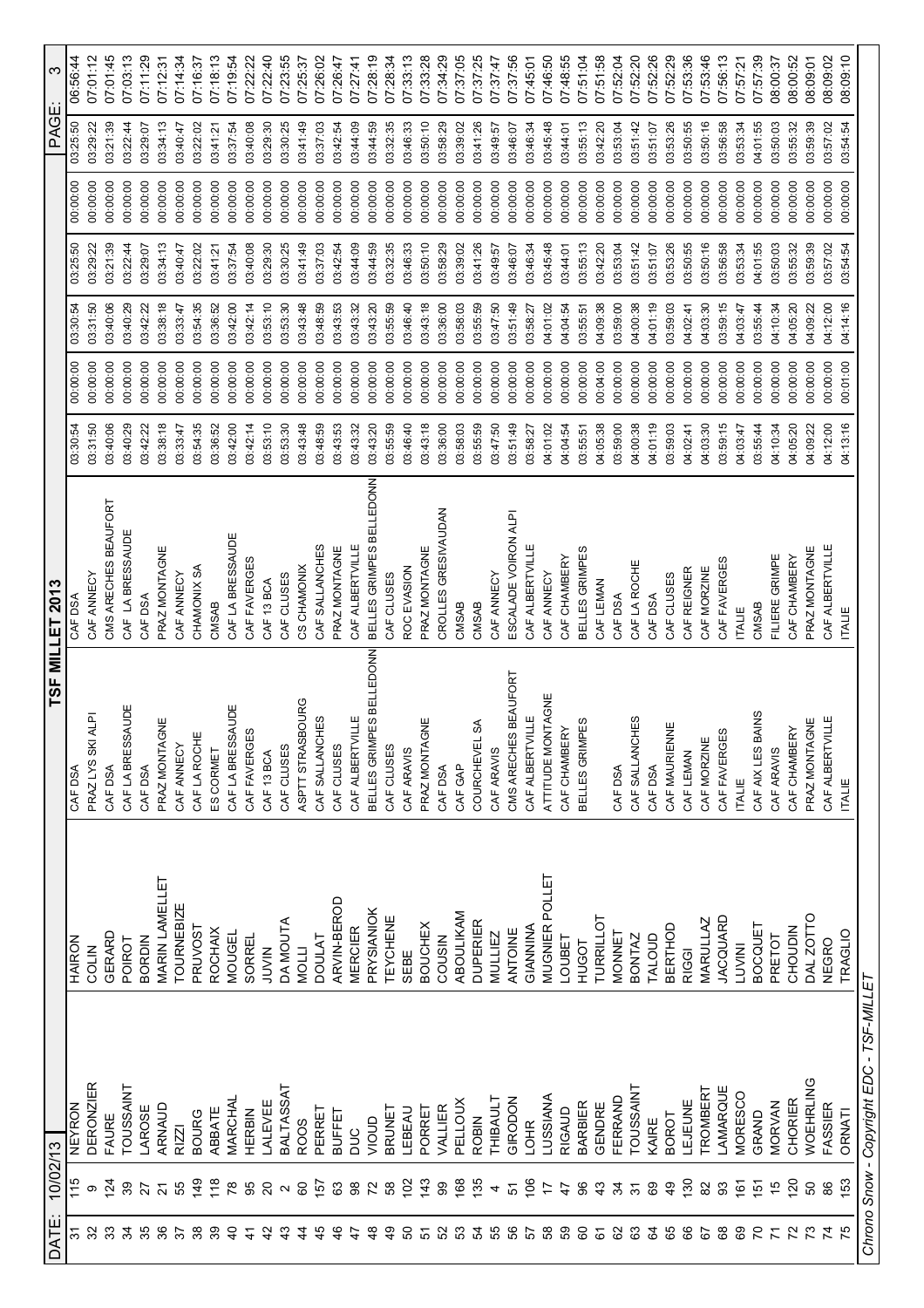| 4               | 08:11:48       | 08:22:36        | 08:33:24        | 08:33:39        | 08:35:19      | 08:35:50            | 08:37:01       | 08:38:11        | 08:42:50       | 08:47:25      | 08:57:11   | 08:57:57          | 09:04:39       | 09:12:15        | 09:14:58       | 09:23:20       | 09:24:19      | 09:30:08          | 09:58:48       | 10:12:56    | 10:48:25      | 14:03:41  | 14:23:55                | 14:34:48        | 14:41:55         | 14:50:32         | 14:54:23               | 14:56:28         | 15:13:40          | 15:17:33                         | 15:35:17     | 15:43:18               | 15:59:37         | 16:19:57        | 22:22:22        | 22:22:22        | Temps                        | <b>Total</b>      | 08:14:21                   | 08:42:13    | 08:45:53      | 08:50:44          | 08:50:57        |
|-----------------|----------------|-----------------|-----------------|-----------------|---------------|---------------------|----------------|-----------------|----------------|---------------|------------|-------------------|----------------|-----------------|----------------|----------------|---------------|-------------------|----------------|-------------|---------------|-----------|-------------------------|-----------------|------------------|------------------|------------------------|------------------|-------------------|----------------------------------|--------------|------------------------|------------------|-----------------|-----------------|-----------------|------------------------------|-------------------|----------------------------|-------------|---------------|-------------------|-----------------|
| PAGE:           | 03:50:33       | 03:58:15        | 03:59:48        | 04:10:42        | 04:12:10      | 04:05:35            | 04:19:31       | 04:08:24        | 04:21:10       | 03:57:35      | 04:29:14   | 04:32:38          | 04:21:04       | 04:37:25        | 04:32:10       | 04:40:55       | 04:32:53      | 04:43:23          | 04:46:32       | 04:57:40    | 05:14:57      | 02:52:30  | 11:11:11                | 11:11:11        | 11:11:11         | 03:39:21         | 03:43:12               | 11:11:11         | 11:11:11          | 04:06:22                         | 11:11:11     | 11:11:11               | 11:11:11         | 11:11:11        | 11:11:11        | 11:11:11        |                              | Temps             | 03:59:29                   | 04:09:02    | 04:19:10      | 04:22:19          | 04:31:24        |
|                 | 00:00:00       | 00:00:00        | 00:00:00        | 00:00:00        | 00:00:00      | 00:00:00            | 00:00:00       | 00:00:00        | 00:00:00       | 00:00:00      | 00:00:00   | 00:00:00          | 00:00:00       | 00:00:00        | 00:00:00       | 00:00:00       | 00:00:00      | 00:00:00          | 00:00:00       | 00:00:00    | 00:00:00      | 00:00:00  | 00:00:00                | 00:00:00        | 00:00:00         | 00:00:00         | 00:00:00               | 00:00:00         | 00:00:00          | 00:00:00                         | 00:00:00     | 00:00:00               | 00:00:00         | 00:00:00        | 00:00:00        | 00:00:00        | $\mathbf{\Omega}$<br>Epreuve | Pénalité          | 00:00:00                   | 00:00:00    | 00:00:00      | 00:00:00          | 00:00:00        |
|                 | 03:50:33       | 03:58:15        | 03:59:48        | 04:10:42        | 04:12:10      | 04:05:35            | 04:19:31       | 04:08:24        | 04:21:10       | 03:57:35      | 04:29:14   | 04:32:38          | 04:21:04       | 04:37:25        | 04:32:10       | 04:40:55       | 04:32:53      | 04:43:23          | 04:46:32       | 04:57:40    | 05:14:57      | 02:52:30  | 11:11:11                | 11:11:11        | 11:11:11         | 03:39:21         | 03:43:12               | 11:11:11         | 11:11:11          | 04:06:22                         | 11:11:11     | 11:11:11               | 11:11:11         | 11:11:11        | 11:11:11        | 11:11:11        |                              | Chrono            | 03:59:29                   | 04:09:02    | 04:19:10      | 04:22:19          | 04:31:24        |
|                 | 04:21:15       | 04:24:21        | 04:33:36        | 04:22:57        | 04:23:09      | 04:30:15            | 04:17:30       | 04:29:47        | 04:21:40       | 04:49:50      | 04:27:57   | 04:25:19          | 04:43:35       | 04:34:50        | 04:42:48       | 04:42:25       | 04:51:26      | 04:46:45          | 05:12:16       | 05:15:16    | 05:33:28      | 11:11:11  | 03:12:44                | 03:23:37        | 03:30:44         | 11:11:11         | 11:11:11               | 03:45:17         | 04:02:29          | 11:11:11                         | 04:24:06     | 04:32:07               | 04:48:26         | 05:08:46        | 11:11:11        | 11:11:11        |                              | Temps             | 04:14:52                   | 04:33:11    | 04:26:43      | 04:28:25          | 04:19:33        |
|                 | 00:00:00       | 00:00:00        | 00:00:00        | 00:00:00        | 00:00:00      | 00:00:00            | 00:00:00       | 00:00:00        | 00:00:00       | 00:00:00      | 00:00:00   | 00:00:00          | 00:00:00       | 00:00:00        | 00:00:00       | 00:00:00       | 00:00:00      | 00:00:00          | 00:00:00       | 00:00:00    | 00:00:00      | 00:00:00  | 00:00:00                | 00:00:00        | 00:00:00         | 00:00:00         | 00:00:00               | 00:00:00         | 00:00:00          | 00:00:00                         | 00:01:00     | 00:00:00               | 00:00:00         | 00:00:00        | 00:00:00        | 00:00:00        | Epreuve                      | Pénalité          | 00:00:00                   | 00:00:00    | 00:00:00      | 00:00:00          | 00:02:00        |
|                 | 04:21:15       | 04:24:21        | 04:33:36        | 04:22:57        | 04:23:09      | 04:30:15            | 04:17:30       | 04:29:47        | 04:21:40       | 04:49:50      | 04:27:57   | 04:25:19          | 04:43:35       | 04:34:50        | 04:42:48       | 04:42:25       | 04:51:26      | 04:46:45          | 05:12:16       | 05:15:16    | 05:33:28      | 11:11:11  | 03:12:44                | 03:23:37        | 03:30:44         | 11:11:11         | 11:11:11               | 03:45:17         | 04:02:29          | 11:11:11                         | 04:23:06     | 04:32:07               | 04:48:26         | 05:08:46        | 11:11:11        | 11:11:11        |                              | Chrono            | 04:14:52                   | 04:33:11    | 04:26:43      | 04:28:25          | 04:17:33        |
| TSF MILLET 2013 | CAF SALLANCHES | CAF ALBERTVILLE | CAF LA ROCHE    | SERE MONTAGNE   | CAF MAURIENNE | CAF GRESIVAUDAN     | PRAZ LYS SA    | FAMILLE EVASION | CAF CSA 13BCA  | CAF MORZINE   | CAF CLUSES | <b>TEAM ISERE</b> | CAF CLUSES     | CAF DSA         | PRAZ DELYS SA  | PRAZ MONTAGNE  | CAF FAVERGES  | CAF AIX LES BAINS | CAF ARAVIS     | CAF VANOISE | CAF LA ROCHE  | ESPAGNE   | ES DU CORMET            | CAF CHAMBERY    | BELLES GRIMPES   | CAF ARAVIS       | CAF LAROCHE BONNEVILLE | CAF ALBERTVILLLE | CAF LA ROCHE      | CAF ANNECY                       | CAF ANNECY   | CAF LAROCHE BONNEVILLE | CAF FAVERGES     | CAF MEYTHET     | <b>ITALIE</b>   | CS CHAMONIX     |                              | Ν<br>Club.        | CAF ARAVIS                 | CS CHAMONIX | CAF HT GIFFRE | ESPAGNE           | VERTICAL TIGNES |
|                 | CAF SALLANCHES | CAF ALBERTVILLE | CAF LA ROCHE    | ES RENAULT      | CAF MAURIENNE | CAF HAUT GIFFRE     | PRAZ DE LYS SA | CAF DSA         | CAF CSA 13 BCA | CAF MORZINE   | CAF CLUSES | <b>TEAM ISERE</b> | CAF CLUSES     | CAF DSA         | PRAZ DE LYS SA | CHAMONIX       | CAF ANNECY    | CAF COURCHEVEL SA | CAF ARAVIS     | CAF VANOISE | CAF LA ROCHE  | ESPAGNE   | SA<br><b>COURCHEVEL</b> | CAF DSA         | BELLES GRIMPES   | CAF VANOISE      | BELLES GRIMPES         | CAF ALBERTVILLE  | CAF ALBERTVILLE   | $\mathbb S$<br><b>COURCHEVEL</b> | CAF ANNECY   | CAF ARAVIS             | လ<br>CAF FAVERGE | CAF ANNECY      | <b>ITALIE</b>   |                 |                              | Club <sub>1</sub> | ITE EXCEIT<br>CAF ALBERTVI | CS CHAMONIX | CS CHAMONIX   | CAF HAUTES VOSGES | CHAMONIX SA     |
|                 | WERY           | BIDEAU          | RENAUD          | BIANCHIN        | BERNARD       | STEIDEL             | <b>RUBIN</b>   | <b>PLISSON</b>  | GRANDAY        | <b>BRAIZE</b> | SERASSET   | LEBRETON          | <b>VIOLLET</b> | DRANSART        | CARME          | <b>REY</b>     | <b>PONSOT</b> | NO1<br>MERCANT    | GOLLIET        | FIORINA     | <b>MONDET</b> | PALOMARES | ROMANET                 | PELTIER         | LE BAHER         | COTTARD          | <b>GAY PERRET</b>      | MIEGE            | <b>GUNZBURGER</b> | <b>VANDENHELSKEN</b>             | <b>DUMAS</b> | GAY PERRET             | <b>BERTI</b>     | <b>NOWACZYK</b> | BUZZI           | <b>WOZNICA</b>  | FEMME                        | Nom <sub>2</sub>  | MOTTIER                    | FOUQUE      | AVENIER       | MARTIN            | LOSAPPIO        |
|                 | <b>FISCHER</b> | MAGDINIER       | CELLIER         | <b>RICHIER</b>  | MARGUERON     | MINIER              | PARENTHOUX     | <b>ARLOT</b>    | BERNARD        | <b>MULLER</b> | CHEVROT    | MAUPOIX           | PELLIER-CUIT   | <b>DRANSART</b> | <b>DEMOLIS</b> | REY            | PROTEAU       | GIRARD            | <b>GOLLIET</b> | DI LUZIO    | <b>BERT</b>   | COSTA     | <b>FAYOLLE</b>          | <b>BONNETON</b> | CAUTERMAN        | <b>LOCATELLI</b> | LE BAHER               | REY              | COTTARD           | <b>L'HERPINIERE</b>              | COSTE        | <b>BLOCH</b>           | SOUCHET          | LEMESRE         | <b>CERESOLI</b> | <b>ROCHE</b>    | <b>SENIOR</b>                | Nom <sub>1</sub>  | <b>MARTIN</b>              | NAVILLE     | GUERRY        | <b>RUDATIS</b>    | HOFFMANN        |
| 10/02/13        |                | 147             | 133             | $\overline{30}$ | $\frac{0}{1}$ | 165                 | $\infty$       | $\overline{5}$  | 36             | ଚ             | 117        | 155               | 19             | 139             | 166            | 32             | 104           | 73                | S              | 5           | $\frac{1}{4}$ | <b>69</b> | 25                      | $\overline{r}$  | 3                | $\frac{8}{2}$    | 301                    | 29               | $\frac{44}{3}$    | 127                              | 123          | $\overline{ }$         | ē                | စ္              | 170             | $\overline{67}$ | Catégorie                    | Dossard           | 67                         | 137         | 59            | 136               | 8               |
| DATE:           | 76             | 77              | $\overline{78}$ | 79              | 80            | $\overline{\infty}$ | 2              | 33              | $\frac{8}{4}$  | 85            | 88         | 56                | 88             | 89              | 8              | $\overline{5}$ | 92            | 93                | $\mathfrak{A}$ | 95          | 8             | 5         | 88                      | 8               | $\frac{100}{20}$ | ģ                | 102                    | 103              | $\overline{5}$    | 105                              | 106          | 107                    | 108              | 109             | 110             | Ξ               |                              | Rang              |                            |             | S             | 4                 | Ю               |

Chrono Snow - Copyright EDC - TSF-MILLET Chrono Snow - Copyright EDC - TSF-MILLET